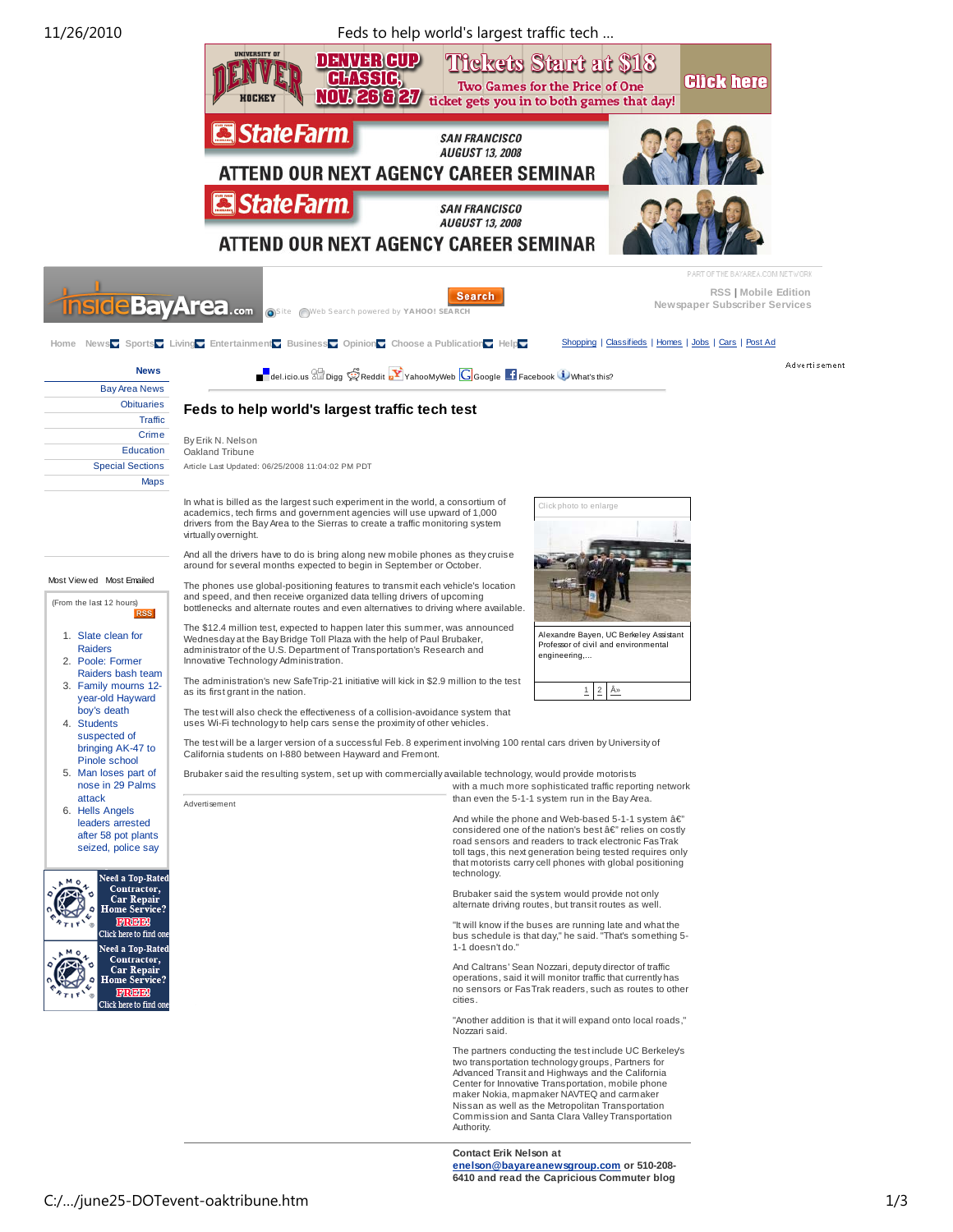

**Print** Email **Return to Top** 





**ALAMEDA** (Rentals) \$300 up/wk . **ALAMEDA** (Rentals) Lg. 1 &am p; 2bd **SAN LEANDRO** (Rentals) 2X1 Apt. for imm ediate **Hayward 1BD** (Rentals) Click for De tails **SAN LEANDRO** (Rentals) 2X1 Apt. for imm ediate **CASTRO VALLEY** (Rentals) 2BDRM 2BATH **SAN LEANDRO** (Rentals) 2X1 Apt. for i